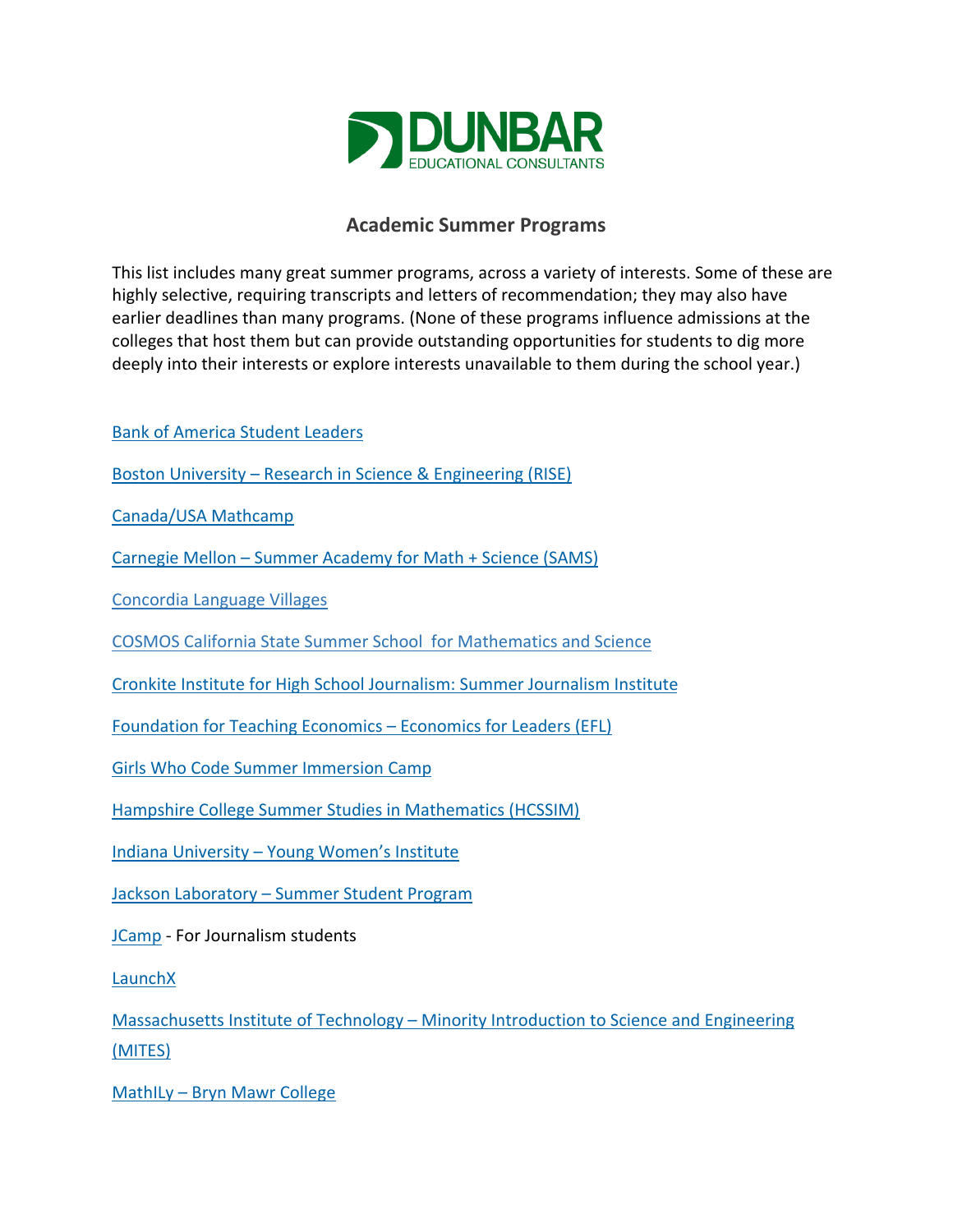[MDI Biological Laboratory Summer Research Fellowship](https://mdibl.org/education/hs-undergrad/hs-applications/)

[Michigan Math and Science Scholars](https://sites.lsa.umich.edu/mmss/)

[Michigan State University – High School Honors Science, Math and Engineering Program](https://education.msu.edu/hshsp/)  [\(HSHSP\)](https://education.msu.edu/hshsp/)

[Middlebury Language Schools](https://www.middlebury.edu/language-schools/)

[MIT Research Science Institute](https://www.cee.org/research-science-institute)

[Monell Center Science Apprenticeship Program](https://monell.org/science-apprenticeship-program/)

[National Institutes of Health – Summer Internship in Biomedical Research \(SIP\)](https://www.training.nih.gov/programs/hs-sip)

[Ohio State University – Ross Mathematics Program](http://u.osu.edu/rossmath/)

[Princeton University – Summer Journalism Program](http://www.princeton.edu/sjp/)

[Program in Mathematics for Young Scientists \(PROMYS\)](http://www.promys.org/)

[Simons Summer Research Program](http://www.stonybrook.edu/commcms/simons/index.php)

[Stanford Institutes of Medicine Summer Research Program \(SIMR\)](https://simr.stanford.edu/)

[Stanford University Mathematics Camp \(SUMaC\)](http://sumac.stanford.edu/)

[Telluride Association Summer Program \(TASP\)](http://www.tellurideassociation.org/our-programs/high-school-students/summer-program-juniors-tasp/)

[Texas Tech University – Clark Scholars](http://www.depts.ttu.edu/honors/academicsandenrichment/affiliatedandhighschool/clarks/)

[University of Iowa – Secondary Student Training Program \(SSTP\)](https://belinblank.education.uiowa.edu/students/sstp/)

[University of Notre Dame – Leadership Seminars](http://precollege.nd.edu/leadership-seminars/)

[University of Pennsylvania – Leadership in the Business World](https://www.wharton.upenn.edu/leadership-business-world/)

[U.S. Air Force Academy – Summer Seminar](https://www.academyadmissions.com/admissions/outreach-programs/summer-seminar/)

[U.S. Coast Guard Academy – Academy Introduction Mission \(AIM\)](https://www.uscga.edu/aim/)

[U.S. Military Academy – Summer Leaders Experience](https://www.usma.edu/admissions/sitepages/summer.aspx)

[U.S. Naval Academy – Summer Seminar](https://www.usna.edu/Admissions/Programs/NASS.php)

[Yale Young Global Scholars](http://globalscholars.yale.edu/about-us)